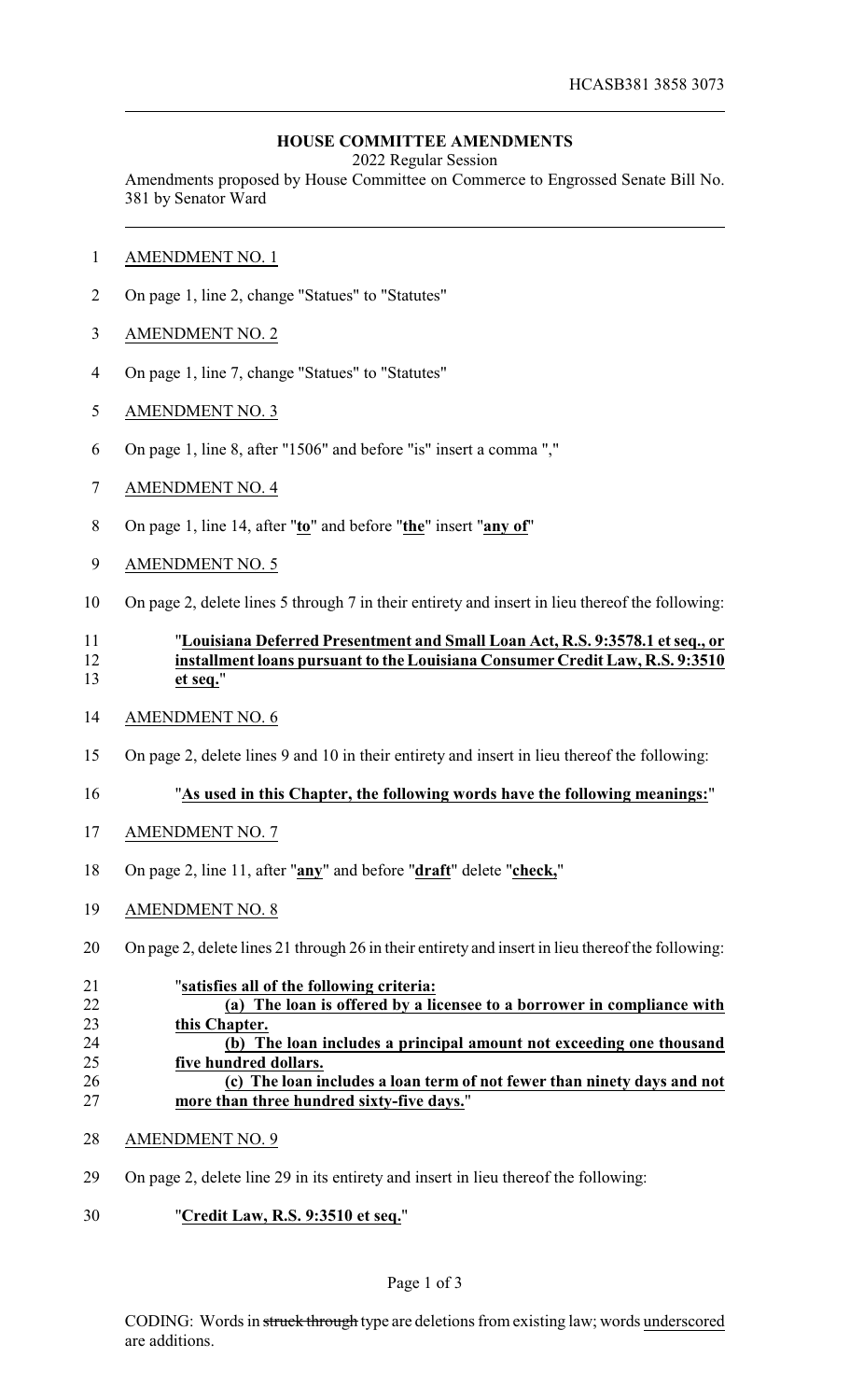- AMENDMENT NO. 10
- On page 3, line 6, delete "**(1)**" and after "**entered**" and before "**between**" insert "**into**"
- AMENDMENT NO. 11
- On page 3, delete line 7 in its entirety and insert in lieu thereof the following:

# "**borrower pursuant to this Chapter shall satisfy all of the following criteria:**"

- AMENDMENT NO. 12
- On page 3, at the beginning of line 8, change "**(a) Authorize**" to "**(1) The agreement authorizes**"
- AMENDMENT NO. 13
- On page 3, at the beginning of line 10, change "**(b) A**" to "**(2) The agreement contains a**"
- AMENDMENT NO. 14
- On page 3, at the beginning of line 17, change "**(c)(I) A**" to "**(3) The agreement contains a**"
- AMENDMENT NO. 15
- On page 4, delete line 3 in its entirety and insert in lieu thereof the following:

# "**B. The disclosure notices required pursuant to Subsection A of this Section shall be visibly**"

- AMENDMENT NO. 16
- On page 4, at the beginning of line 5, change "**B.**" to "**C.**"
- AMENDMENT NO. 17
- On page 4, line 17, after "**charges**" and before "**authorized**" insert "**as**"
- AMENDMENT NO. 18
- On page 4, at the beginning of line 23, change "**C.(1)**" to "**D.(1)**"
- AMENDMENT NO. 19
- On page 4, delete line 24 and insert in lieu thereof:
- "**except those charges described in Paragraphs (C)(3) and (4)of this**"
- AMENDMENT NO. 20
- On page 4, line 29, after "**proceeds**" and before "**if**" insert a comma "**,**"
- AMENDMENT NO. 21
- On page 5, delete lines 3 and 4 in their entirety and insert in lieu thereof the following: